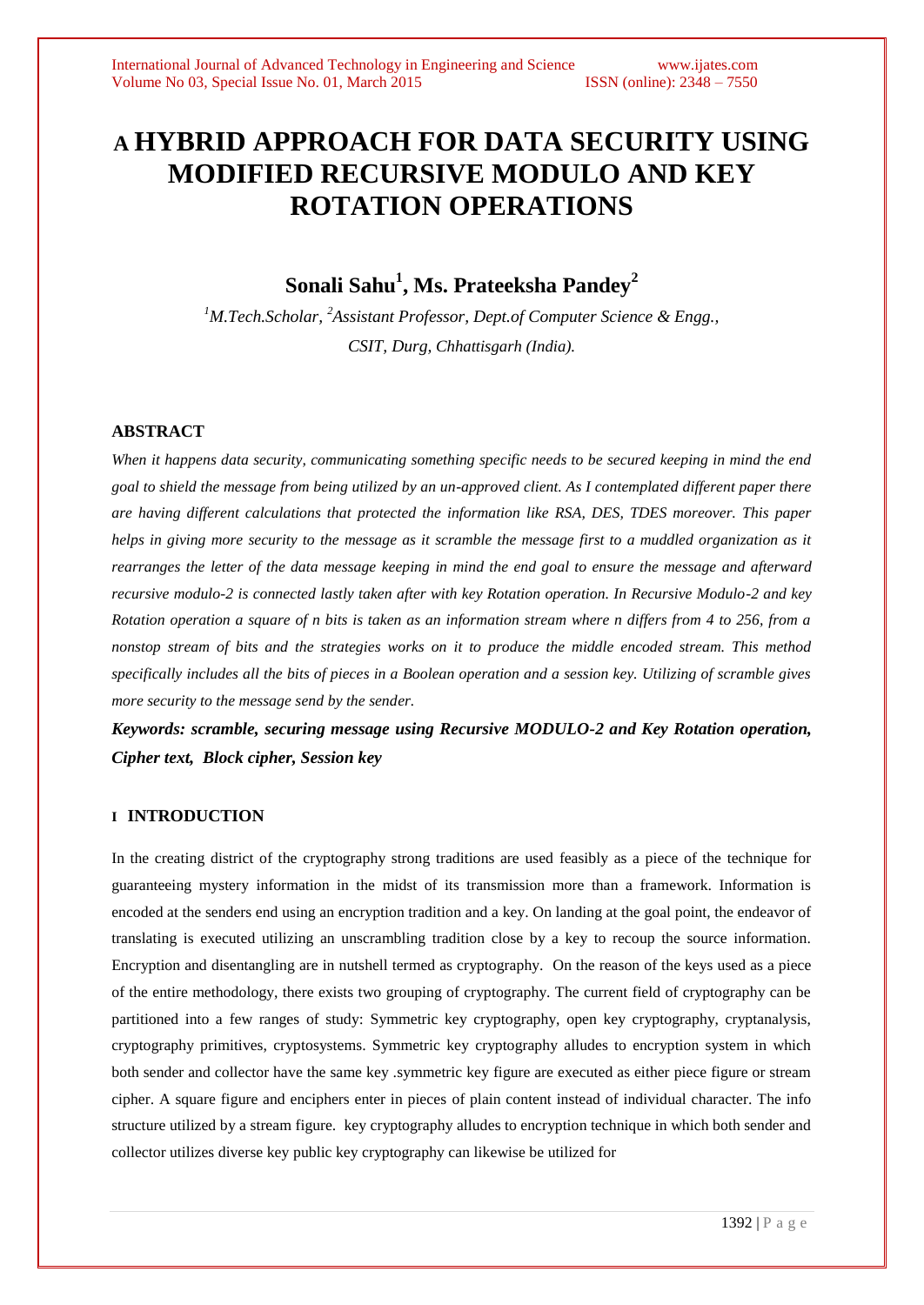#### International Journal of Advanced Technology in Engineering and Science www.ijates.com<br>Volume No 03. Special Issue No. 01. March 2015 **ISSN** (online): 2348 – 7550 Volume No 03, Special Issue No. 01, March 2015

actualizing computerized marks key. The goal of cryptanalysis is to find a couple of deficiency or feebleness in a cryptographic arrangement, thusly permitting its subversion or avoidance. it is a commonplace distortion that every encryption system can be broken.

Region 2 of the paper deals with the proposed technique, Expected.Results are given in area 3, conclusion are given on area 4, References are given in area 5 .

# **II METHODOLOGY**

Figure shown the overall flow of our proposed technique.



This techniques operates in three phases:

### **a. First phase scramble the message using scrambler.**

It takes the plaintext then calculate the length of the string then generate pseudo random sequence of length string and permute the input the input string index to the pseudo random sequence pattern. here snapshot shown the process of scrambling. Here the first snapshot shows the output of scrambling process other snapshot shows the ASCII form then converted into binary form which is then used by Modulo operation**.**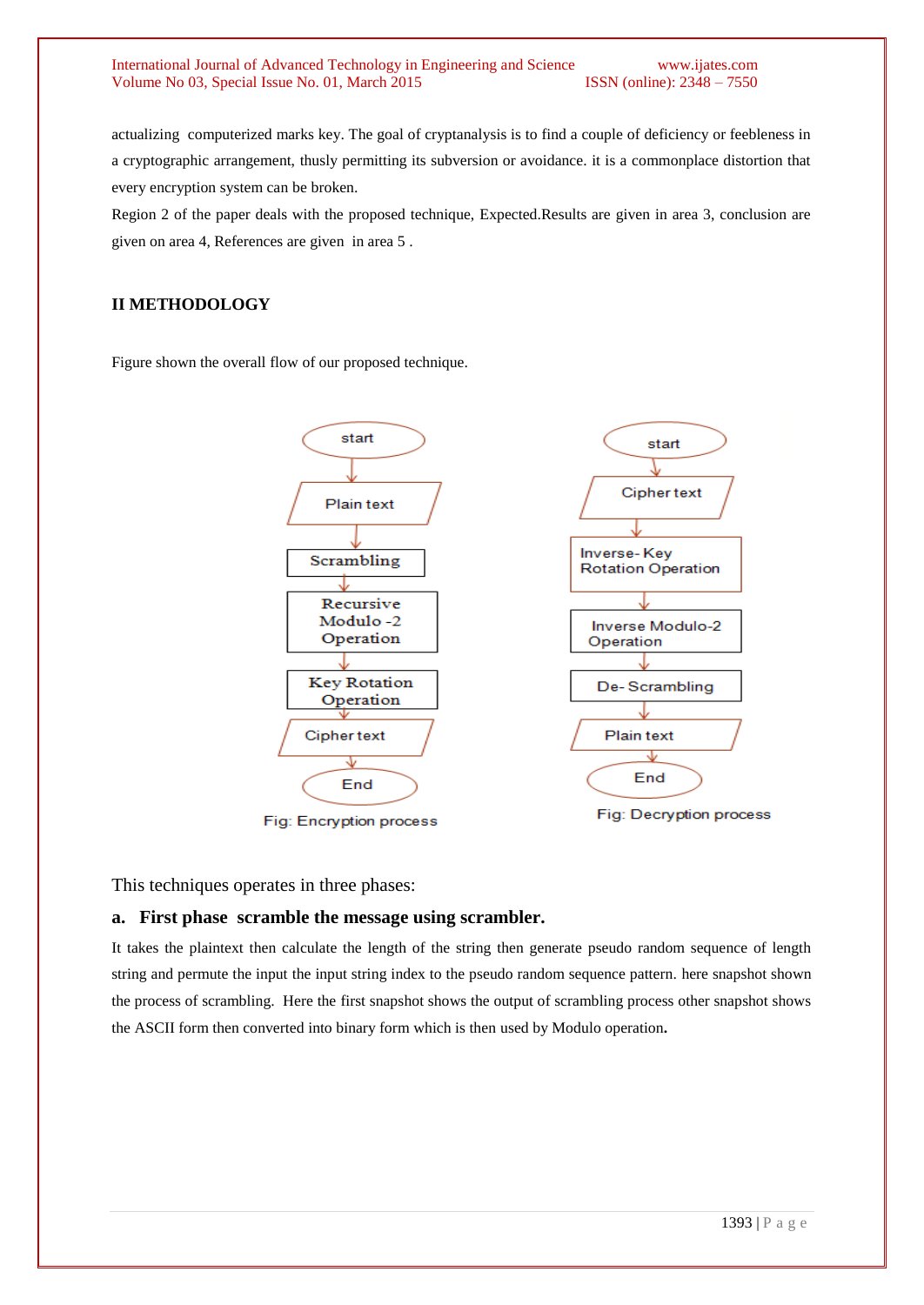|    | ---------------------------                     |                                       |    |                             |                       |      |
|----|-------------------------------------------------|---------------------------------------|----|-----------------------------|-----------------------|------|
|    | Enter<br>the                                    | text<br><b>UO</b>                     |    | enorypt                     | isonali               | BADU |
|    |                                                 | Length of the string                  |    | $1-3.3$                     |                       |      |
|    | 1920년 - JAPAN PARTY WAS TRANSPORTED<br>Sequence | ARRY WHO IS RESPONSIVELY.<br>Genrated | ыy | <b>IN CALCOMA A</b><br>PRNG | $12 - 2 -$<br>÷<br>11 |      |
|    |                                                 | Sequence Genrated by PRNG :           |    |                             | 5                     |      |
|    | Sequence                                        | Genrated by                           |    | PRNG :                      | $\epsilon$            |      |
|    | Sequence                                        | Genrated by                           |    | <b>FRNG</b>                 | в<br>÷                |      |
|    | Sequence                                        | Genrated                              | by | PRNG :                      | 10                    |      |
|    | Seguence                                        | Genrated                              | by | PRNG :                      | 8                     |      |
|    | Sequence                                        | Genrated                              | by | PRNG :                      | é                     |      |
|    | Sequence                                        | Genrated                              | by | PRNG :                      | 7                     |      |
|    | Sequence                                        | Genrated                              | ъv | PRNG 1                      | ž                     |      |
|    | Sequence                                        | Geneated                              | by | FRMG :                      | $\mathbf{D}$          |      |
|    | Sequence                                        | Genrated                              | by | PRNG                        | ı<br>9                |      |
|    | ulinhsa                                         | 0.83                                  |    |                             |                       |      |
| W. | >                                               |                                       |    |                             |                       |      |

|    | $\Box$ asinp <11x1 uint8> |                         |   |   |                             |  |  |  |  |  |  |  |
|----|---------------------------|-------------------------|---|---|-----------------------------|--|--|--|--|--|--|--|
|    | $\mathbf{I}$              | $\overline{\mathbf{z}}$ | в | 4 |                             |  |  |  |  |  |  |  |
| 1  | 105                       |                         |   |   | $\mathcal{M}_{\mathcal{C}}$ |  |  |  |  |  |  |  |
| z  | 110                       |                         |   |   |                             |  |  |  |  |  |  |  |
| ш  | 117                       |                         |   |   |                             |  |  |  |  |  |  |  |
| 4  | 32                        |                         |   |   |                             |  |  |  |  |  |  |  |
| 5  | 115                       |                         |   |   |                             |  |  |  |  |  |  |  |
| 6  | 108                       |                         |   |   |                             |  |  |  |  |  |  |  |
| z  | 115                       |                         |   |   |                             |  |  |  |  |  |  |  |
| 8  | 111                       |                         |   |   | m                           |  |  |  |  |  |  |  |
| o  | 97                        |                         |   |   |                             |  |  |  |  |  |  |  |
| 10 | 97                        |                         |   |   |                             |  |  |  |  |  |  |  |
| 11 | 104                       |                         |   |   |                             |  |  |  |  |  |  |  |
| 12 |                           |                         |   |   |                             |  |  |  |  |  |  |  |
| 13 |                           |                         |   |   |                             |  |  |  |  |  |  |  |
| 14 |                           |                         |   |   |                             |  |  |  |  |  |  |  |
| 15 |                           |                         |   |   |                             |  |  |  |  |  |  |  |
| 16 |                           |                         |   |   |                             |  |  |  |  |  |  |  |
| 17 |                           |                         |   |   |                             |  |  |  |  |  |  |  |
| 18 |                           |                         |   |   |                             |  |  |  |  |  |  |  |

| $\vert$ abc bintext <11x8 char> |
|---------------------------------|
|                                 |
| $val =$                         |
| 01101001                        |
| 01101110                        |
| 01110101                        |
| 00100000                        |
| 01110011                        |
| 01101100                        |
| 01110011                        |
| 01101111                        |
| 01100001                        |
| 01100001                        |
| 01101000                        |
|                                 |
|                                 |

# **b. Second phase encrypt the message using Recursive Modulo-2 Operation .**

| The technique consider the plaintext from the first phase as a stream of finite number of bits $N$ , and is divided |  |  |  |  |  |  |  |  |  |  |  |                                                                          |  |
|---------------------------------------------------------------------------------------------------------------------|--|--|--|--|--|--|--|--|--|--|--|--------------------------------------------------------------------------|--|
| into a finite number of blocks, each also containing a finite number of bits n, where, $1 < = n < N$ .              |  |  |  |  |  |  |  |  |  |  |  |                                                                          |  |
| The principle of Recursive Modulo-2 Operation is discussed in following manner:                                     |  |  |  |  |  |  |  |  |  |  |  |                                                                          |  |
| Let $P =$                                                                                                           |  |  |  |  |  |  |  |  |  |  |  | is a block of size n in the plaintext. Then the first intermediate block |  |
|                                                                                                                     |  |  |  |  |  |  |  |  |  |  |  |                                                                          |  |

can be generated from P in the following way: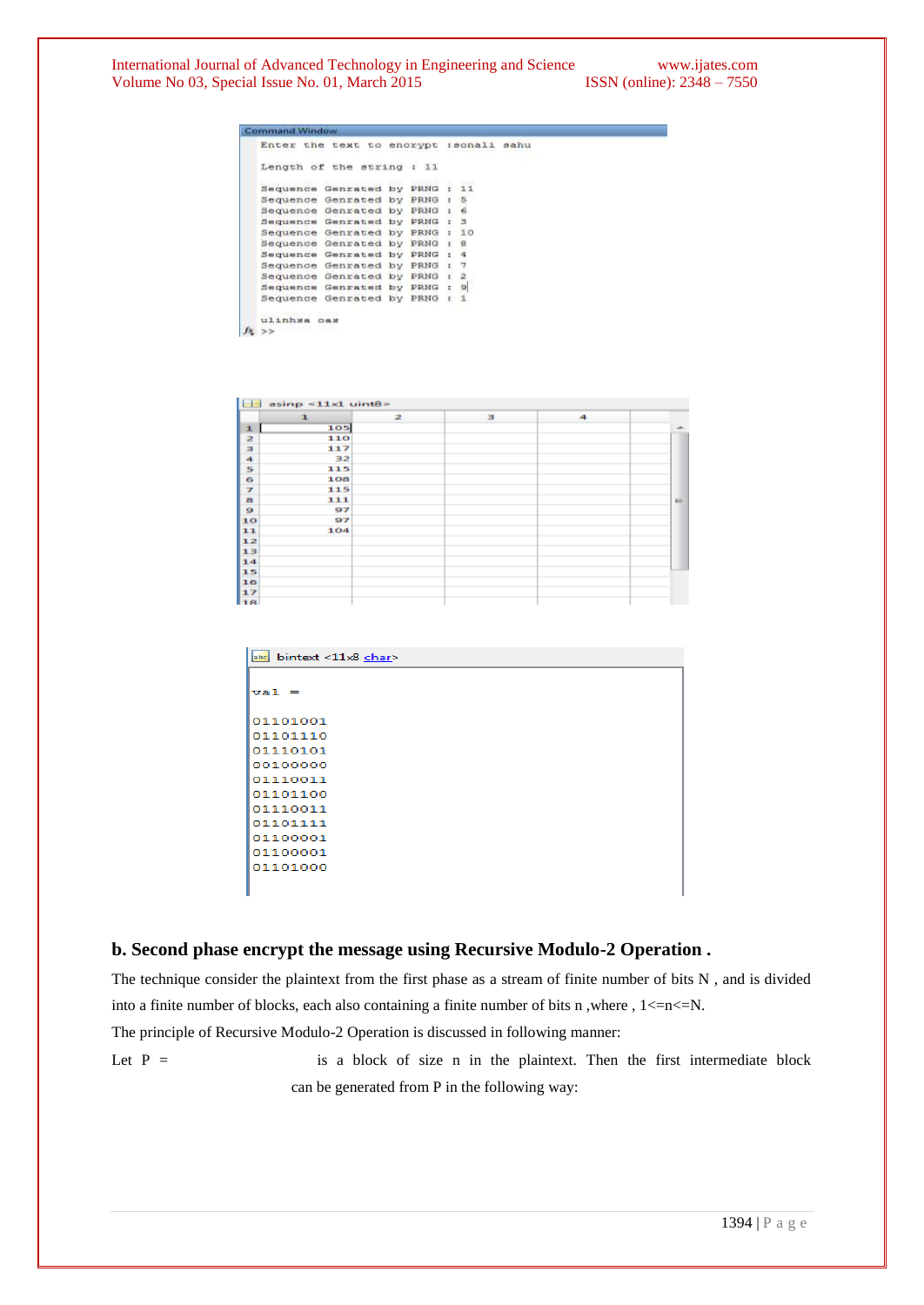$s_2^1$   $s_2^1 = s_0^0$   $s_1^0 \oplus s_2^0$   $s_5^0$ 

,  $0 \le i \le (n-1)$ ,  $0 \le i \le (n-1)$ ;  $\oplus$  stands for the exclusive-OR operation.

In the same way, the second intermediate block of the same size (n) can be generated by:

 $s_0^2 s_1^2 = s_0^1 s_1^1 \oplus s_2^1 s_3^1$ 

 $s_2^2$   $s_3^2 = s_0^1 s_1^1 \oplus s_4^1 s_5^1$ 

 $,0 \le i \le (n-1)$ ,  $1 \le i \le (n-1)$ ;  $\oplus$  stands for the exclusive-OR operation.

# **c. Third Phase encrypt the output of above phase by Recursive Key Rotation.**

The rules to be followed for generating a cycle are as follows:

1. Consider any source stream of a limited number (where  $N=2n$ ,  $n = 3$  to 8) and gap it into two a balance of.

2. Consider any key worth (key= 2n, where n=1 to 7) relies on the source stream that is, key quality is the a large portion of the source stream).

3. Make the modulo-2 expansion (X-OR) with the key worth to the first a large portion of the source stream, to get the first middle of the road piece.

4. Make the modulo-2 expansion with the key quality (however now the key worth is switched) to the last a large portion of the source stream to get the second transitional square.

The same operation is performed for whole stream number of time with a varying block sizes.

### **III EXPECTED RESULT**

When we using this proposed approach definitely we will protect out data by attackers. it provides level of security ,it may be difficult to decrypt the message if the message is encrypted using the proposed key system or like manner.

- Increase the security of data transmission.
- Minimize the encryption and decryption time.
- Reduce effect of crypt analysis.
- Reduced time complexity